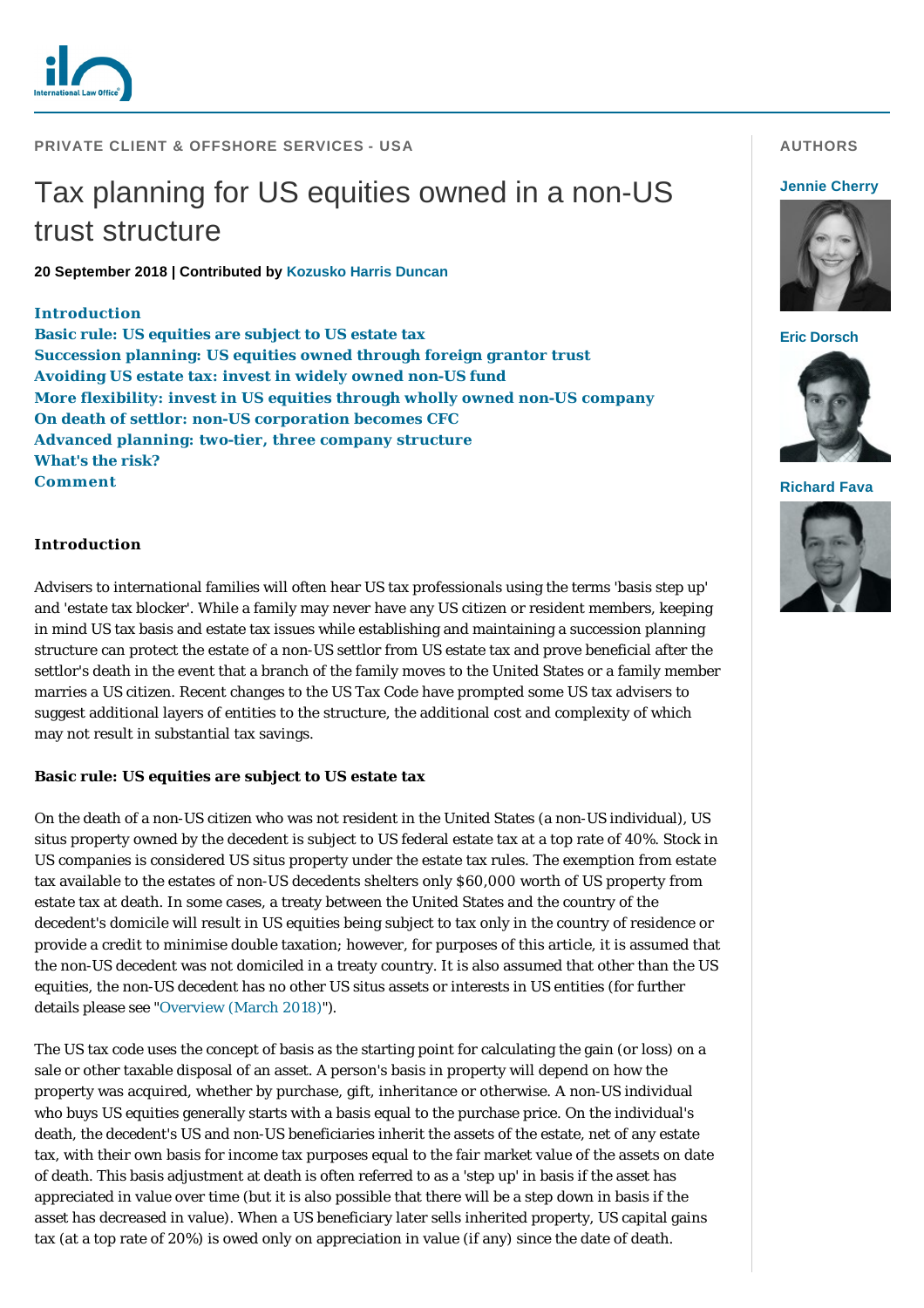## <span id="page-1-0"></span>**Succession planning: US equities owned through foreign grantor trust**

Rather than owning US equities outright, the non-US individual is well served by contributing cash to a trust and then investing through the trust structure. All assets of the trust will be attributed to the non-US settlor for US income tax purposes, as long as the trust is either revocable or solely for the benefit of the settlor and the settlor's spouse during the settlor's lifetime. Such a trust is known as a 'foreign grantor trust'. On the death of the settlor, the trustee can continue the management of investments without interruption.

If a foreign grantor trust is properly drafted, all trust property will receive a step up in basis to its fair market value at the date of the settlor's death. For purposes of this article, trust assets are assumed to qualify for this basis step up. Following the death of the settlor, the trust becomes a foreign nongrantor trust and can continue for the benefit of the settlor's US and non-US family members. US equities owned directly in the name of the trust potentially will be subject to US estate tax on the fair market value as of the settlor's date of death.

#### <span id="page-1-1"></span>**Avoiding US estate tax: invest in widely owned non-US fund**

Rather than owning US equities directly, the non-US individual or the trustee of a foreign grantor trust can instead invest in the US stock market by purchasing shares in one or more investment funds offered to the general public and structured as a non-US corporation for US income tax purposes. Such a widely owned fund should not be considered a US situs asset for estate tax purposes.

## <span id="page-1-2"></span>**More flexibility: invest in US equities through wholly owned non-US company**

Wealthy, sophisticated investors may want more tailored investments than what a widely owned, non-US fund can offer (or may want to avoid these funds as they are typically treated as passive foreign investment companies (PFICs) for US tax purposes). The standard planning technique has been for the trustee of the foreign grantor trust to capitalise a wholly owned non-US corporation with cash that the settlor contributed to the trust. That non-US corporation would then invest in handpicked US equities. On the death of the settlor, no US estate tax is due because what the settlor is deemed to own at death through the grantor trust is the stock of the non-US corporation, which is not a US situs asset. Thus, the non-US corporation is known as an 'estate tax blocker'.

In addition to avoiding US estate tax, on the death of the settlor, the basis in the non-US corporation stock is stepped up to its date of death value. For example, a Bermuda foreign grantor trust owns 100% of the shares of a BVI corporation that holds a portfolio of US equities. The US equities have appreciated in value by \$1 million. The non-US settlor dies and, since the trust was properly drafted, the basis in the stock of the BVI corporation is stepped up to its date of death value. However, that basis step up is available only for the BVI corporation stock (the 'outside basis'). The US equities owned by the BVI corporation continue to have their original cost basis (the 'inside basis'). A standard planning technique has been to periodically sell appreciated equities during the non-US settlor's lifetime, thereby reducing the amount of appreciation trapped in the BVI corporation after the settlor's death. Following the settlor's death, the trustee must be aware of US controlled foreign corporation (CFC) rules.

## *Controlled foreign corporations*

The United States treats non-US corporations as CFCs where more than 50% of the vote or value of the stock is owned, or treated as owned, by US persons (individuals and entities) owning at least 10% or more of the CFC. Certain attribution rules can apply to attribute ownership of shares in a non-US corporation to US trust beneficiaries. US owners of a CFC must report and pay US tax on their *pro rata* share of the company's Subpart F income annually, regardless of dividend distributions. A widely owned non-US investment fund should not be considered a CFC for US income tax purposes. Prior to recent changes to the US tax laws, it was the ability to vote the stock that was relevant for determining the 10% owners and ultimately CFC characterisation, so non-US companies within a family structure would sometimes issue non-voting stock to US investors. Now, under the Tax Cuts and Jobs Act 2017, both vote and value of stock are relevant when determining CFC status.

## <span id="page-1-3"></span>**On death of settlor: non-US corporation becomes CFC**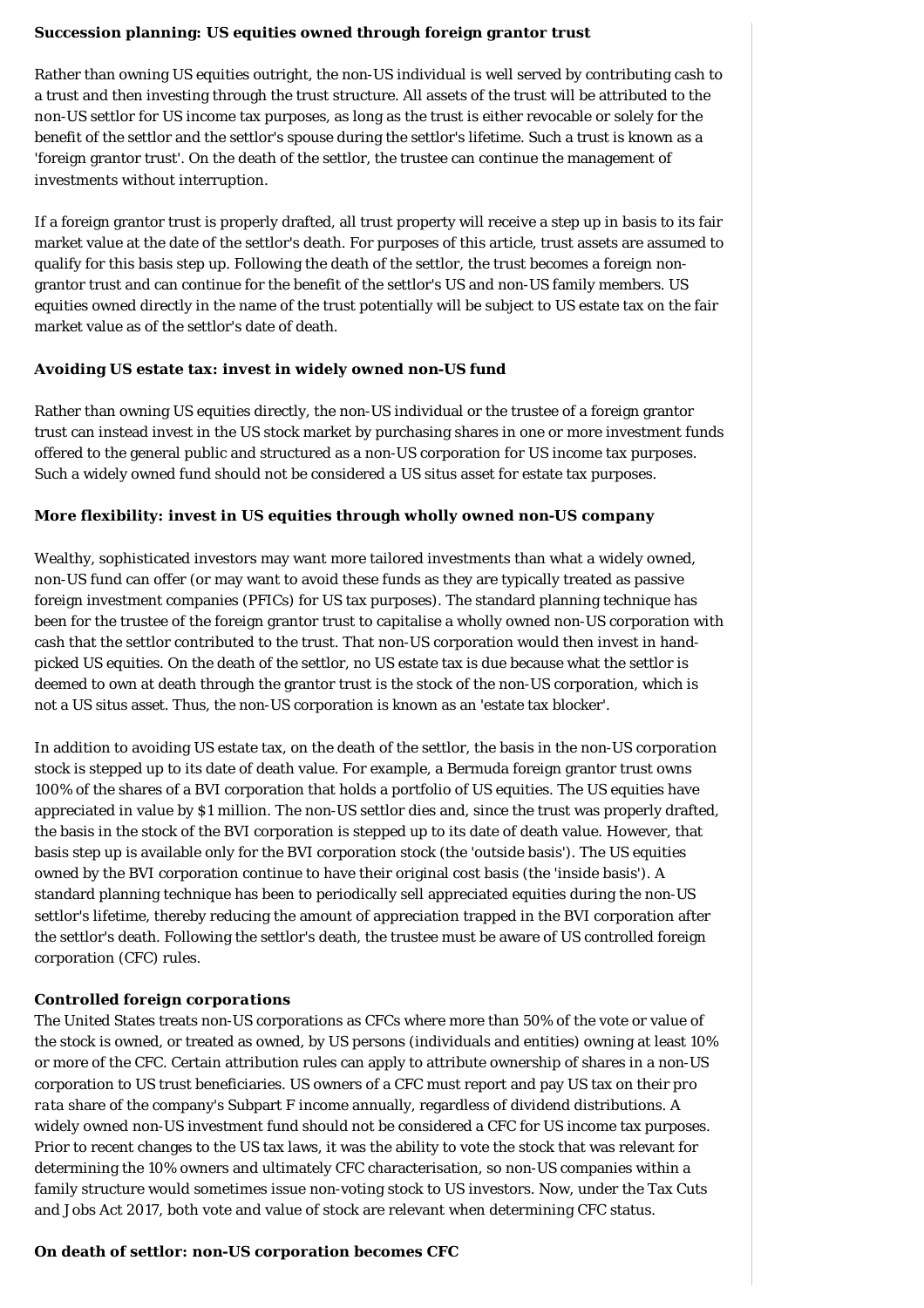The BVI corporation in the example above is potentially a CFC following the death of the non-US settlor. To avoid dealing with the CFC rules following the settlor's death, the non-US corporation generally makes a US entity classification election (commonly known as a 'check-the-box' election) so that the non-US corporation will be disregarded for US tax purposes as of a specified date. Importantly, these elections can be made retroactively for up to 75 days, allowing for some postdeath planning. If the BVI corporation in the example above makes such a US check-the-box election, the \$1 million appreciation in value of its US equities from the date of purchase to the date of the election will be realised in a deemed liquidation. Prior to the settlor's death, this deemed gain recognition would be attributed to the non-US grantor, but after death, under the CFC rules, a portion of the deemed gain is Subpart F income and may be attributed to the trust's US beneficiaries. As noted above, the periodic sale of appreciated equities during the settlor's lifetime reduces the amount of deemed gain after death.

The CFC rules had always provided that US shareholders of a CFC (including indirect shareholders through a trust) would not be taxable on CFC Subpart F income unless the non-US corporation was classified as a CFC for more than 30 days during the year. Thus, the BVI corporation in the example above would have made the check-the-box election effective within 30 days of the settlor's death. Unfortunately, this 30-day exception was eliminated under the Tax Cuts and Jobs Act 2017. As a result, if the settlor in the above example died on 29 June and the BVI corporation made a checkthe-box election to be disregarded effective 1 July, the deemed liquidation would occur at 11:59pm on 30 June, and the BVI corporation would potentially be classified as a CFC following the settlor's death, even if only for one day. The reason for not making the check-the-box election effective as of the settlor's date of death or just before death is to avoid US estate tax on the value of US equities if the BVI company is disregarded for US tax purposes prior to death.

Under the CFC rules, each US shareholder who owns or is deemed to own stock of a CFC on the last day of the taxable year in which the company is a CFC includes in their income a *pro rata* share of the CFC's Subpart F income. Subpart F refers to the portion of the US Internal Revenue Code that details certain taxable income of the CFC that is deemed distributed to US shareholders in the year it is earned by the CFC. Subpart F income includes passive investment income (eg, interest, gains and dividends). The proportion of the CFC's Subpart F income that is deemed distributed equals the ratio of the number of days of CFC status to the total number of days in the year, including days when the company is not, in fact, a CFC.

In order for a US beneficiary of the foreign trust to determine the share of the Subpart F income attributable to stock that the beneficiary is deemed to own, it must first be determined what portion of the year the BVI corporation was a CFC. In the example above, the settlor died on 29 June and the BVI corporation made a check-the-box election effective as of 1 July; therefore, the last day of the BVI corporation's tax year would be 30 June. Thereafter, the BVI corporation would be disregarded for US tax purposes. Thus, the BVI corporation potentially is deemed to be a CFC for one day out of the 181 days that the corporation existed that calendar year (1 January through 30 June). In that case, the US beneficiary includes a *pro rata* share of 1/181 of the corporation's Subpart F income on the beneficiary's US income tax return. Realistically – and especially when appreciated investments are regularly sold prior to the settlor's death – the actual amount of Subpart F income potentially attributed to the US beneficiary will likely be minimal. The resulting tax on any included income and additional accounting fees can be considered the cost of a strong position that no US estate tax is due on the date of death value of the US equities.

#### <span id="page-2-0"></span>**Advanced planning: two-tier, three company structure**

Suppose the trustee instead capitalises two non-US corporations (Corporations 1 and 2), which each own 50% of the shares of a third non-US corporation (Corporation 3). Corporation 3 owns the US equities. Following the settlor's death, a series of check-the-box elections are made.

Corporation 3 makes a check-the-box election to be treated as a partnership as of the day before the settlor's death (28 June in the above example). For tax accounting purposes, Corporation 3 is treated as having distributed all of its US equities to its shareholders, Corporations 1 and 2, in complete liquidation as of 11:59pm on 27 June. Corporations 1 and 2 are deemed to have received those US equities in exchange for their stock in Corporation 3, so that the basis of each of the US equities (now treated as owned directly by Corporations 1 and 2) will be their fair market value on 27 June.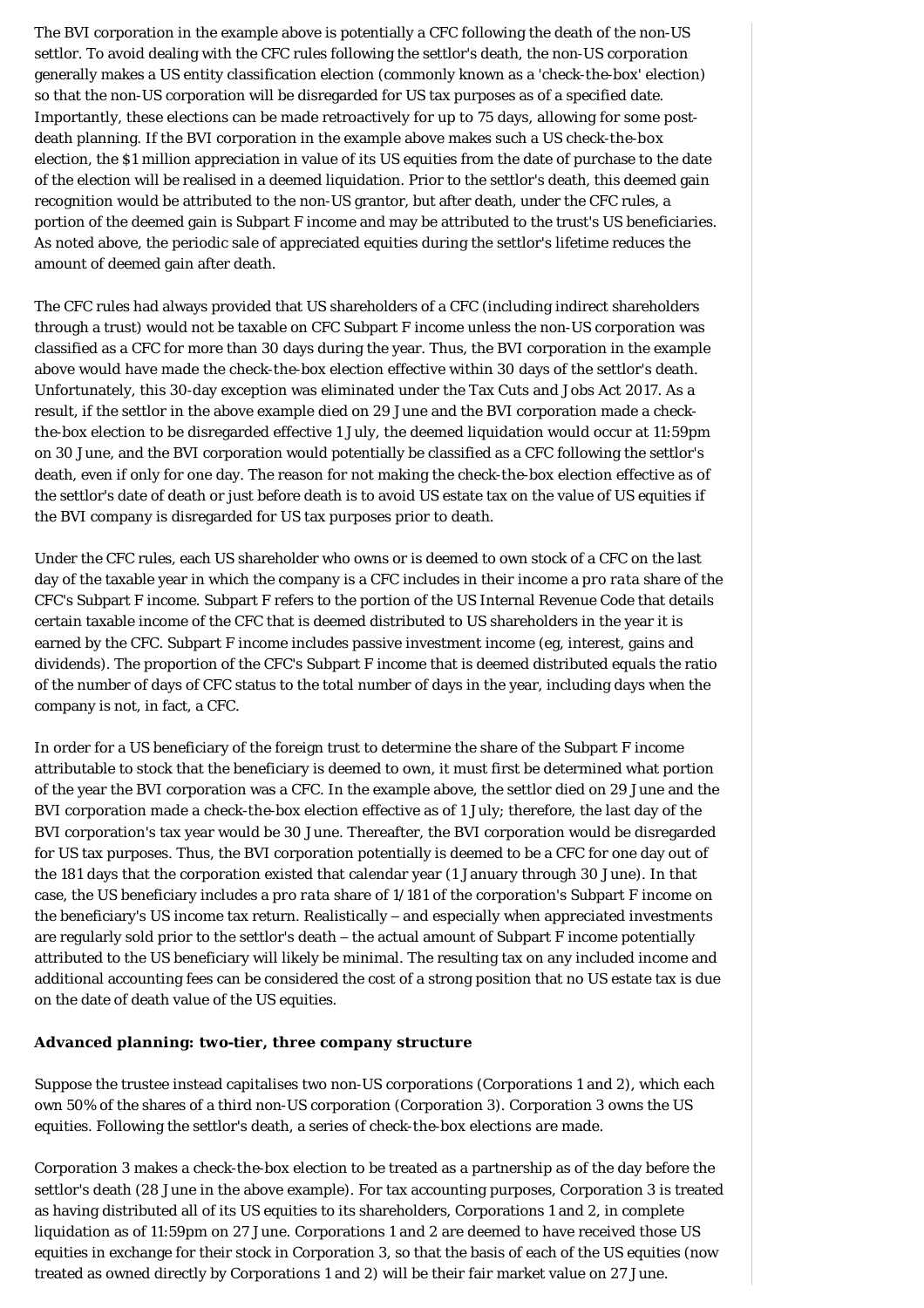Corporation 3's original cost basis is stepped up to fair market value on the books of Corporations 1 and 2. The gains, if any, deemed recognised would not be subject to US income tax because the non-US settlor of the foreign grantor trust is still alive on the effective date of the election, so that the CFC rules are inapplicable. However, under US tax accounting rules, this is not a tax-free reorganisation because neither Corporation 1 nor 2 owns at least 80% of Corporation 3, so the accounting records of Corporations 1 and 2 would show the deemed recognised capital gain (which is potentially Subpart F income for these companies).

Corporations 1 and 2 each make their own check-the-box election effective as of 1 July, two days after the settlor's death to be treated as disregarded entities for US tax purposes. These elections are treated as deemed liquidations but result in little or no additional recognised capital gain because the outside basis in the shares of Corporations 1 and 2 were stepped-up to the 28 June date of death value and the inside basis in the underlying US equities is equal to their fair market value as of 27 June.

Nevertheless, because of the elimination of the 30-day exception, Corporations 1 and 2 will potentially be CFCs for a day. Both corporations have Subpart F income from the deemed liquidation of Corporation 3, a *pro rata* portion of which may be taxable to the US beneficiary just as it was in the single-tier BVI corporation in the example above.

It is easy to see how complicated the US tax accounting becomes using a two-tier structure. The additional expense and complexity of the two-tier structure may not, in fact, result in a significant reduction in Subpart F income attributable to the US beneficiary.

The only clear advantage to this two-tier, three corporation approach is if the settlor dies early enough in the year, thus allowing Corporation 3 to make a check-the-box election effective in the prior tax year. This would result in the deemed recognition of gain from the disposition of Corporation 3's shares (which is potentially Subpart F income for a CFC) being realised by Corporations 1 and 2 in the prior tax year while they are attributable to the settlor and are not CFCs. Thus, the US beneficiary would not have any subpart F income to include.

Although the two-tier, three corporation structure is being advocated by some, its complexity and added cost, when combined with a tax advantage dependent on when the settlor dies, may argue in favour of the family using it only when the pool of investment assets is very large, or consists of large individual holdings, where regularly selling appreciated assets is not a viable option. Note that there is a risk that in certain situations the two-tier, three corporation structure may actually result in a worse tax outcome than the single corporation structure.

## <span id="page-3-0"></span>**What's the risk?**

US tax advisers will continue to raise the issues of estate tax blockers, basis step up, CFCs and PFICs because the Internal Revenue Service (IRS) can audit US taxpayers. Professional trust companies serving as trustee of a foreign trust that makes distributions to a US beneficiary will be obliged under the Foreign Account Tax Compliance Act (FATCA) to file a report with the IRS regarding the distribution. In addition, the trustee must provide the US beneficiary with a foreign non-grantor trust beneficiary statement with sufficient details to allow the US beneficiary to accurately report the items of income distributed. Advance planning and accurate accounting records are insurance to guard against the expense, additional tax, interest and penalties of an IRS tax audit.

### <span id="page-3-1"></span>**Comment**

The US tax rules are complicated and recent changes have not simplified things. When the family knows that the trust's discretionary beneficiaries will include US individuals following the death of the settlor, it is beneficial to consider how US equities will be held during the settlor' lifetime and take steps to secure a step up in basis for all trust assets at death, including properly drafted trust language and check-the-box elections. Advisers to international families should always consider the following US elements when establishing a family succession planning structure:

- Use a 'grantor' trust where possible given the settlor's country of tax residence.
- Ensure that trust terms allow for trust assets to qualify for the basis step up at the death of the